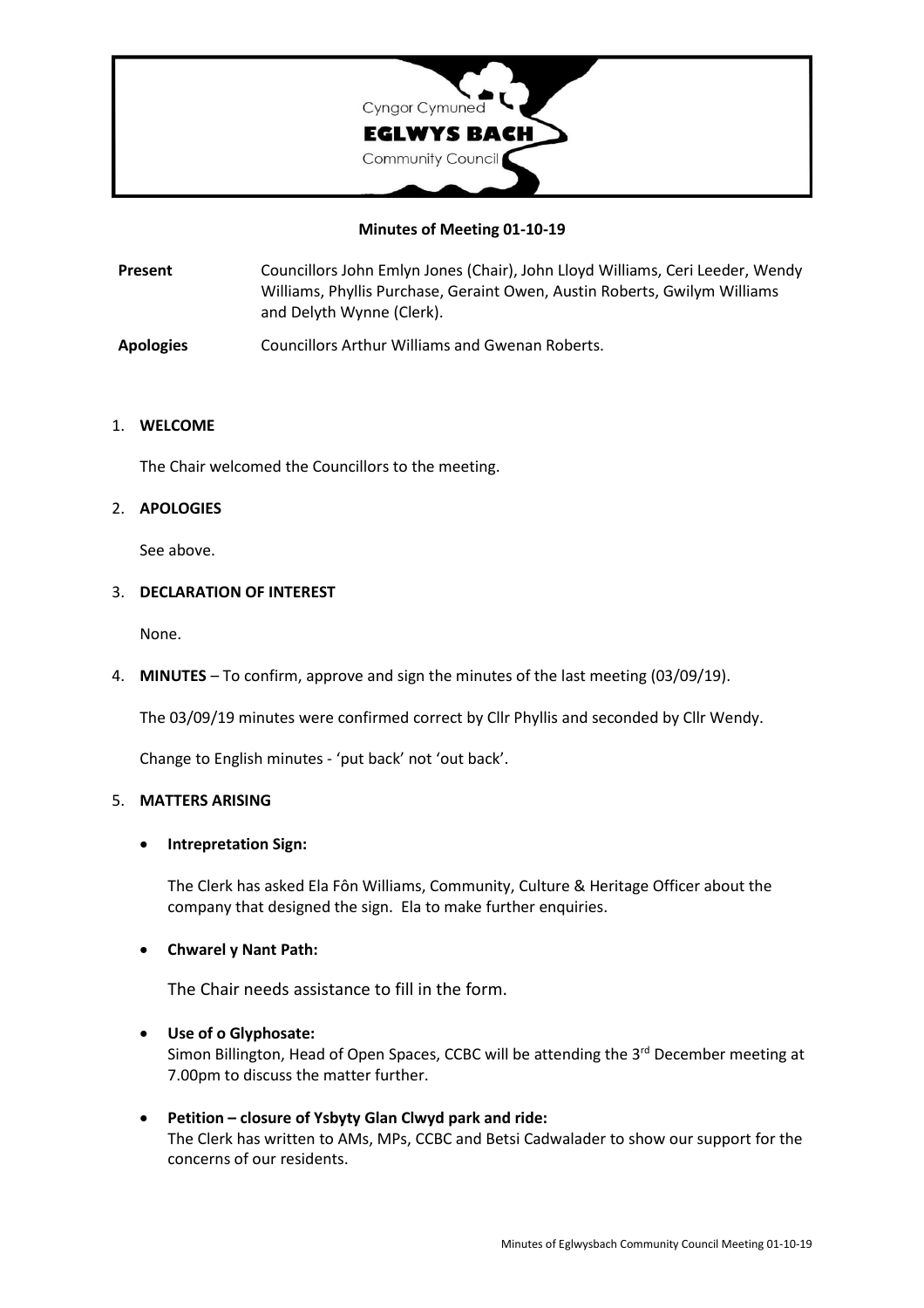

#### • **Bank Mandate:**

Councillors Gwenan, Ceri and Geraint to visit HSBC Bank Llandudno with a copy of their passports and driving licence to complete the mandate. Cllr Ceri has not been as yet.

## • **Ffordd Gyffylog:**

The Clerk has written to CCBC about the possibility of creating areas for cars to be able to pass each other on the road. No response received as yet.

## • **Eglwys Bach Wellbeing:**

Cllr Ceri discussed the "Staying Alive" Eglwys Bach Wellbeing Group – there would possibly be short talks on vital subjects such as diabetes, strokes and heart attacks – leaflets to be circulated on all these issues and then a meeting to be organised in Spring 2020.

The Councillors were happy for the Community Council to pay for the hire of the room if needed.

## 6. **PLANNING**

No planning applications.

#### 7. **FINANCIAL REPORT**

Current - £7,344.55 Burial - £703.20 Deposit - £2,075.02

The Clerk has transferred £500 from the curent account to the burial account.

#### **Cheques:**

**Current:**

- Sue Hayward (Cleaning of Toilets) £98.00
- Delyth Wynne (Clerk) £200.00
- HMRC £50.00

#### **Burial:**

• Wil Williams (grass cutting)- £345.00

The Clerk to look if a reimbursement has been received from CCBC for the toilets.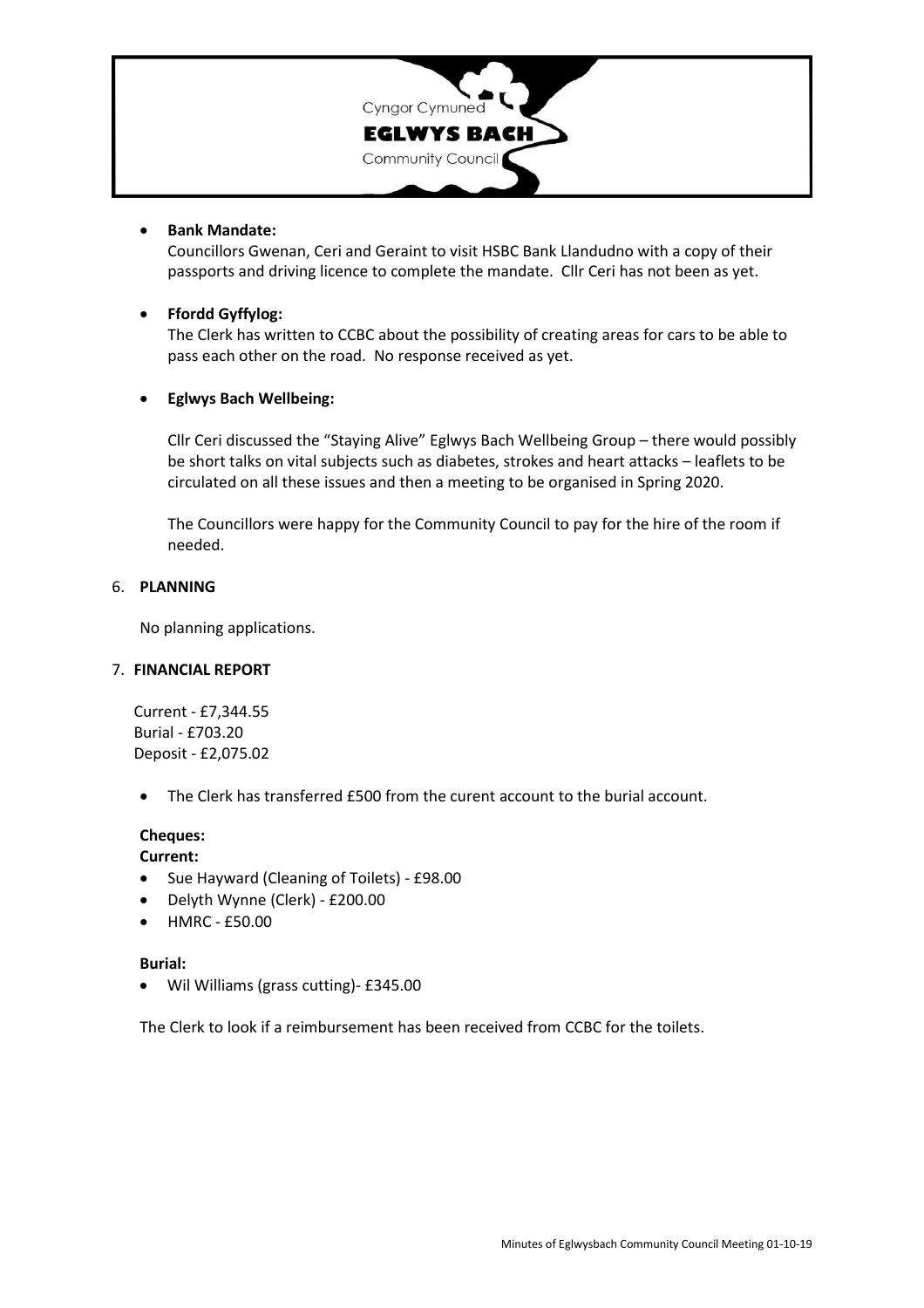

#### 8. **CORRESPONDENCE**

• **E-Mail: CCBC - Conwy's Town and Community Councils: engagement and future partnership working:**

Information was noted.

• **E-Mail: CBSC - Conwy's Town and Community Councils to the agenda for Economy and Place Scrutiny Committee, 18/09/19:**

CCBC have a deficit of 12 million next year. One of the ideas to save money is to increase the responsibilities places on town and community councils. The areas that would affect us would be:

- Play areas;
- Public Toilets;
- Local events.

Town and Community Forum 16 October – Cllr Gwilym Williams to attend.

A discussion ensued regarding working with another community council to cut costs – grass cutting etc. Cllr Austin commented that Maenan and Llanddoged Community Council has two playing fields which CCBC cut at present. Perhaps this is an area that we could work together on in the future.

• **Proposed Parking restrictions - rural:**

Bus stop by Y Graig – CCBC to put yellow lines in front of the bus stop. A discussion was held on ways to police this.

• **E-Mail: CCBC - Advice regarding issues which may come before Community or Town Councils and which relate to County matters:**

Information was noted.

• **E-Mail: North Wales Fire and Rescue Service – Public consultation – Developing a long term Environmental Strategy:**

The Chair encouraged the Councillors to complete. Councillors Ceri and Phyllis happy to complete on behalf of the Community Council.

• **E-mail: Conwy District Citizens Advice Bureau – AGM:**

Information was noted.

• **Letter: Urdd Gobaith Cymru – financial support:**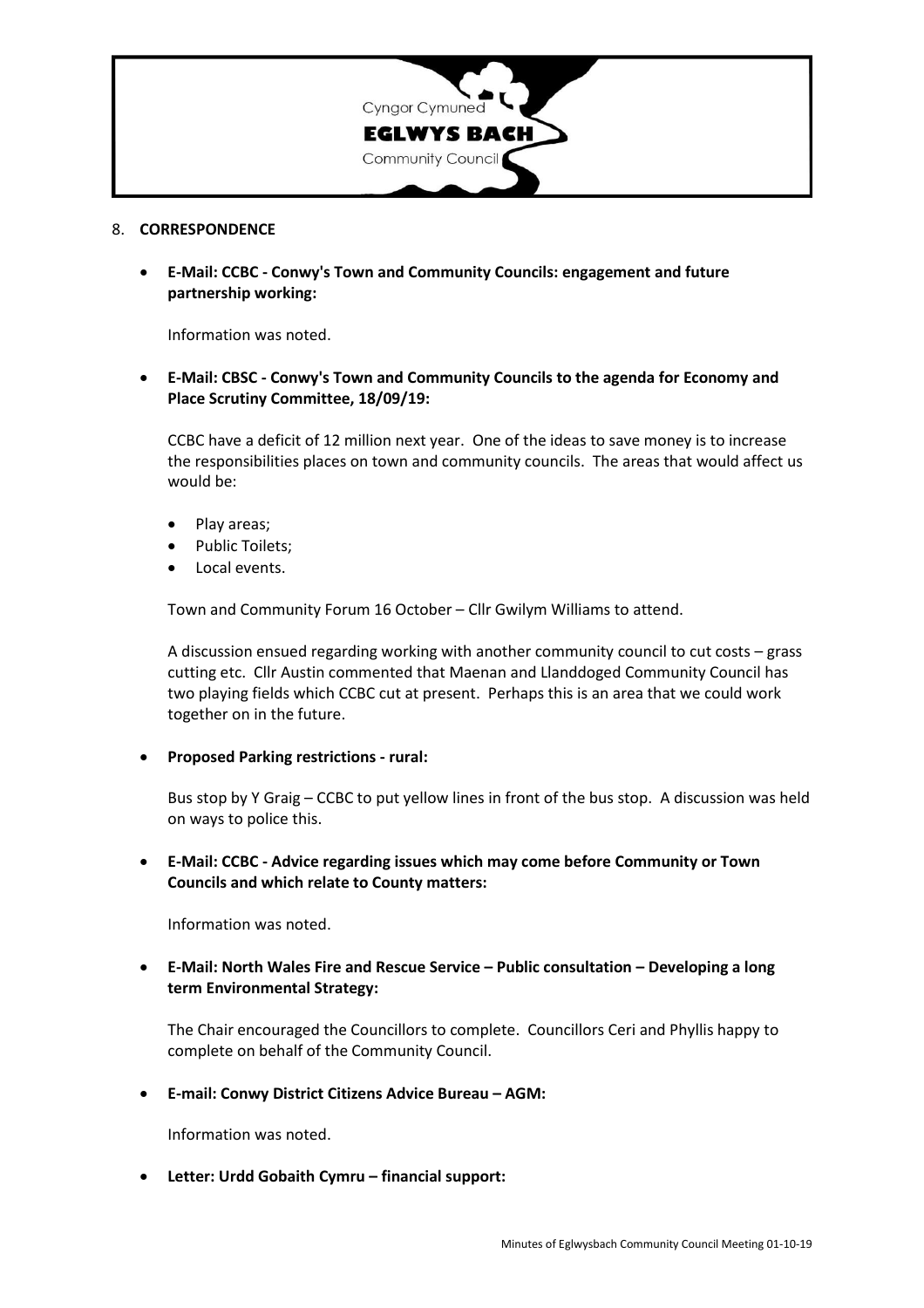

The letter from Conwy Regional Committee asking for a financial contribution was shared. Cllr John suggested that the council make a contribution. Cllr Phyllis seconded his suggestion. All Councillors agreed. Cllr Austin suggested a donation of £50.00. All Councillors agreed.

8.12pm – Cllr Geraint Owen joined the meeting.

# • **E-Mail: CCBC – parking restrictions:**

Information was noted. The information not relevant to the Community Council.

# • **E-mail: Welsh Audit Office:**

An e-mail has been received asking for further clarification on some items. The Chair and Clerk have met to draft a response.

#### 9. **ANY OTHER BUSINESS**

#### • **Clerk's Contract:**

The Chair shared the clerk's job description with the Councillors and asked for any comments. The Councillors agreed the job description.

# • **Council Christmas Dinner:** The Clerk to enquire with The Bee and Tal y Cafn about available dates.

# • **Playing Field**

Complaint received from the ladies football team about the length of the grass in the playing field last week. The team had to play at Llanfairfechan. The grass had been cut by now but clumps of grass have been left. The areas in front of the goal posts are also worn down. Cllr Gwilym to let Cllr Austin know when the next game is.

#### • **'20' sign by the school:**

The sign is very close to the school on the Hen Efail side therefore not much warning to slow down. Cllr Austin had asked for some flashing lights to be installed. A discussion was held about having a '20' sign marked on the road as the '30' sign. Cllr Austin commented that this would be easier. The '20' sign by the school has turned and the '30' sign needs to be removed. A '20' sign also needed at the bottom of Ffordd Bryn Fran. A discussion was held about road humps near the school. Cllr Austin to discuss with CCBC.

- The Plas fence by Afon Hiraethlyn has not been completed. Cllr Austin to discuss with CCBC.
- Lamp post No 4 in Heol Ffynnon Asa has moved the Clerk to contact Len Jackson, CCBC.
- A mirror needed by Hen Efail as it is difficult to see as you enter the road Cllr Austin to discuss with CCBC.